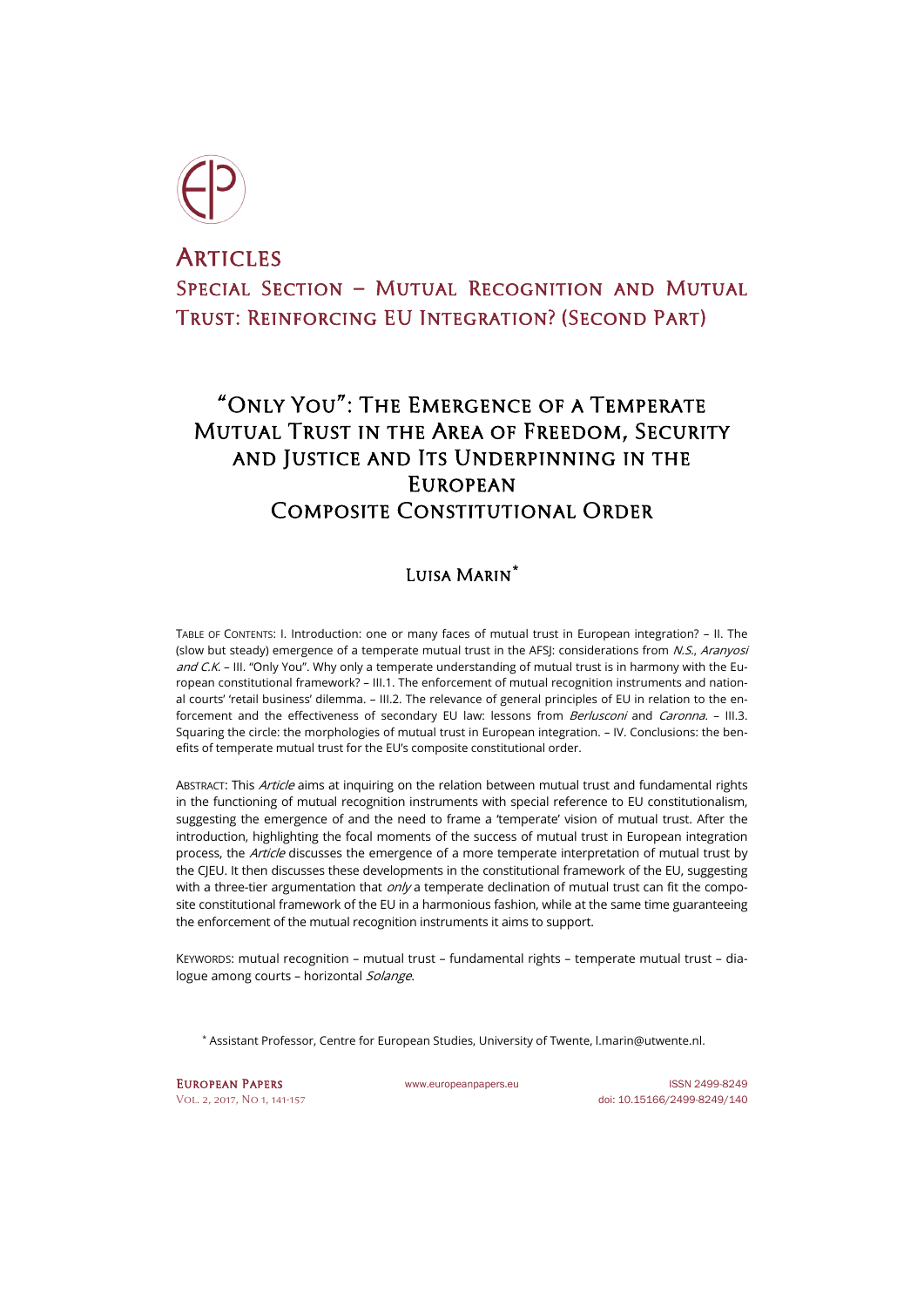#### I. Introduction: one or many faces of mutual trust in European integration?

The principle of mutual trust is not a legislative principle of EU law; it cannot be found in the Treaties of the European Union. So, what is the nature and the function of the principle of mutual trust in EU law? The principle is indeed closely associated with the principle of mutual recognition, often predicated to have a foundational relation with it. While the treaties did enshrine mutual recognition as a cornerstone principle of several areas of integration – including judicial cooperation in civil and criminal matters or the mutual recognition of diplomas – they are silent on mutual trust. In spite of this, the relevance of mutual trust in European integration has grown exponentially in scholarly lit-erature, policy documents and case law of the CIEU.<sup>[1](#page-1-0)</sup>

Scholars have paid attention to the binomial mutual recognition and mutual trust in different moments of the history of EU law and European integration: a first crucial moment is represented by the White Book on the completion of the single market, $2$  enacting mutual recognition as a regulatory principle, taking inspiration from the Court of Justice's landmark judgment *Cassis de Dijon*.<sup>[3](#page-1-2)</sup> At that moment, mutual trust has been recognized as a pre-requisite for mutual recognition, first in Giandomenico Majone's works.<sup>[4](#page-1-3)</sup>

A second focal moment in the life of mutual trust in European integration was represented by the Tampere European Council, enacting the principle of mutual recogni-tion as the cornerstone principle for judicial cooperation in criminal matters.<sup>[5](#page-1-4)</sup> At that time, the principle of mutual recognition was already underlying the system of recognition and enforcement of judgments in civil and commercial matters of the Brussels Convention on jurisdiction and the enforcement of judgments in civil and commercial matters of 27 September 19[6](#page-1-5)8.<sup>6</sup> After that, the Framework Decision (FD) on the Europe-

<span id="page-1-0"></span><sup>1</sup> E. BROUWER, D. GERARD (eds), Mapping Mutual Trust: Understanding and Framing the Role of Mutual Trust in EU Law, in EUI MWP Working Papers, no. 13, 2016, and all the articles of this Special Section of European Papers, 2017, Vol. 2, No 1[, www.europeanpapers.eu.](http://www.europeanpapers.eu/en/content/e-journal/EP_eJ_2017_1)

<span id="page-1-1"></span> $2$  Commission, Completing the Internal Market, White Paper from the Commission to the European Council, COM(85) 310 final, para. 58.

<span id="page-1-2"></span><sup>3</sup> Court of Justice, judgment of 20 February 1979, case 120/78, Rewe-Zentral AG v. Bundesmonopolverwaltung für Branntwein.

<span id="page-1-3"></span><sup>4</sup> G. MAJONE, Mutual Recognition in Federal Type Systems, in EUI SPS Working Papers, no. 1, 1993, p. 2; and G. Majone, Mutual Trust, Credible Commitments and the Evolution of Rules for a Single European Market, in EUI RSC Working Papers, no. 1, 1995.

<sup>5</sup> European Council Conclusions of 15-16 October 1999.

<span id="page-1-5"></span><span id="page-1-4"></span><sup>6</sup> Cf. sixteenth recital of Regulation (EC) 44/2001 of 22 December 2000 on jurisdiction and the recognition and enforcement of judgments in civil and commercial matters (Brussels I Regulation); tenth recital of Council Framework Decision 2002/584/JHA of 13 June 2002 on the European arrest warrant and the surrender procedures between Member States.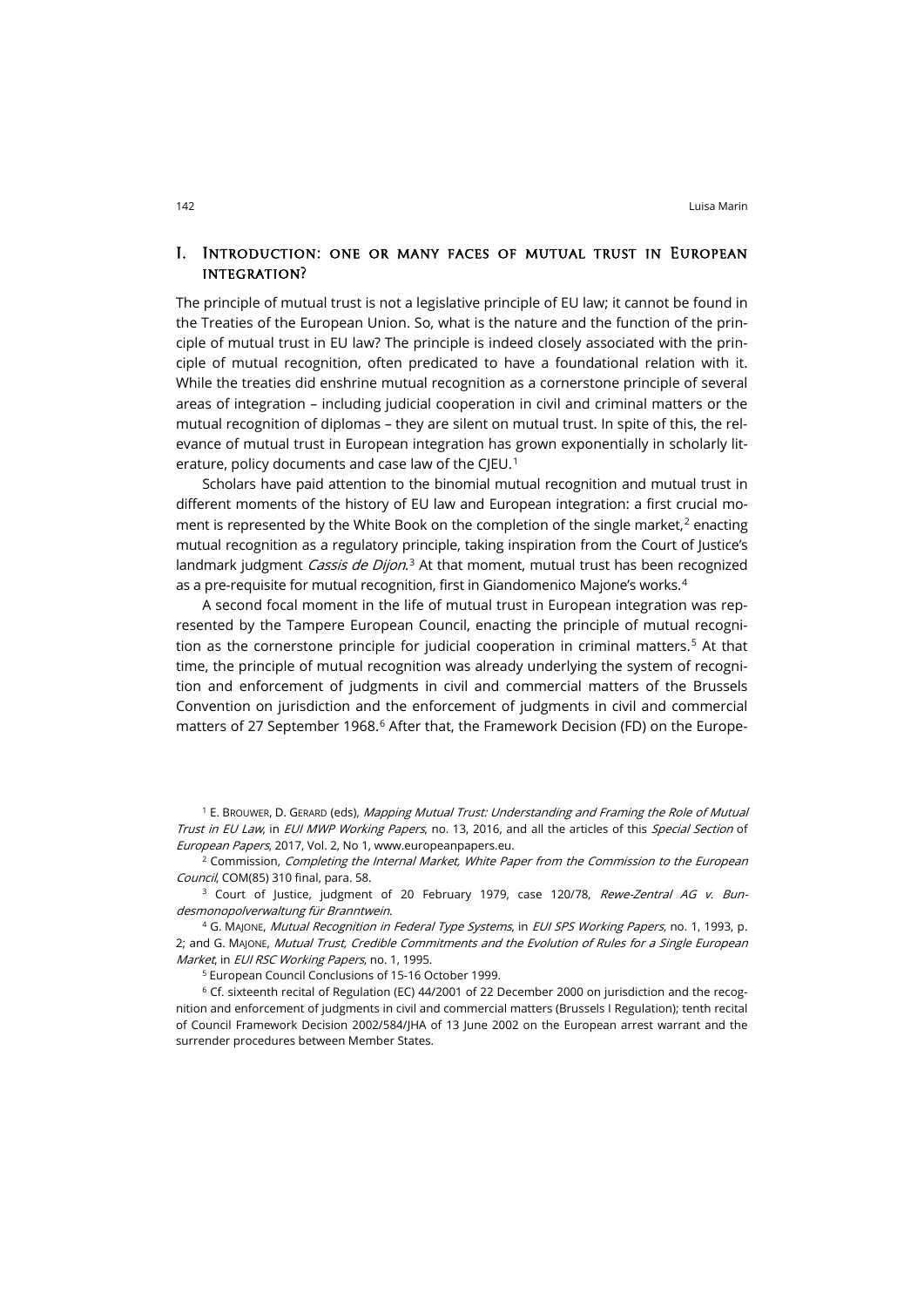an Arrest Warrant (EAW)<sup>[7](#page-2-0)</sup> followed and, also in asylum law, scholarship framed mutual recognition as a principle underlying the Dublin system.[8](#page-2-1)

In connection with mutual recognition, mutual trust – or its semantic variation mutual confidence – has been emerging in the case law of the Court of Justice. On the one hand, as a foundational principle for the transnational enforcement of EU guarantees – such as the *ne bis in idem* provisions of the Convention implementing the Schengen Agreement of 14 June 1[9](#page-2-2)85 $9$  – on the other hand, in the context of the adjudication on the EAW, as an instrument supporting its enforcement and application.<sup>[10](#page-2-3)</sup> Something similar has happened in the context of the CJEU's reasoning on the Common European Asylum System and the Dublin system.[11](#page-2-4) The apex of its success came with Opinion 2/13 on the accession of the EU to the European Convention on Human Rights' system, in which the Court has turned mutual trust in one of its core arguments for denying the compatibility of an accession to the European Convention on Human Rights (ECHR) with EU law.[12](#page-2-5)

Tacking stock of the increased relevance of the principle of mutual trust in the Area of Freedom, Security and Justice (AFSJ),<sup>[13](#page-2-6)</sup> this *Article* contributes to the debate on the relation between mutual trust and fundamental rights in the functioning of mutual recognition instruments, suggesting that only a temperate interpretation of mutual trust can be compatible with the EU's composite constitutional framework.<sup>[14](#page-2-7)</sup> The question this article aims to answer is how to frame the principle of mutual trust in the AFSI

<sup>7</sup> Council Framework Decision 2002/584.

<span id="page-2-1"></span><span id="page-2-0"></span><sup>8</sup> J. O'DOWD, Mutual Recognition in European Immigration Policy: Harmonised Protection or Coordinated Exclusion?, in F. GOUDAPPEL, H. RAULUS (eds), The Future of Asylum in the European Union, Problems, Proposals and Human Rights, The Hague: Springer, 2011, p. 75.

<span id="page-2-2"></span><sup>9</sup> Court of Justice, judgment of 11 February 2003, joined cases C-187/01 and C-385/01, Hu*̈*seyin Go*̈*zu*̈*tok and Klaus Bru*̈*gge.

<span id="page-2-3"></span><sup>10</sup> Court of Justice, judgment of 3 May 2012, case C-303/05, Advocaten voor de Wereld [GC], para. 57: "high degree of trust and solidarity" underlying the list of 32 crimes of Art. 2, para. 2, of the FD of the EAW.

<span id="page-2-4"></span><sup>11</sup> Court of Justice, judgment of 21 December 2011, joined cases C-411/10 and C-493/10, N.S. v. Secretary of State for the Home Department and M.E. and Others v. Refugee Applications Commissioner and Minister for Justice, Equality and Law Reform [GC]. See C. COSTELLO, Dublin-case NS/ME: Finally, an End to Blind Trust Across the EU?, in Asiel & Migrantenrecht, 2012, p. 83 et seq.; E. BROUWER, Mutual Trust and the Dublin Regulation: Protection of Fundamental Rights in the EU and the Burden of Proof, in Utrecht Law Review, 2013, p. 135 et seq.

<span id="page-2-5"></span><sup>12</sup> Court of Justice, opinion 2/13 of 18 December 2014. See A. ŁAZOWSKI, R.A. WESSEL, When Caveats Turn into Locks: Opinion 2/13 on Accession of the European Union to the ECHR, in German Law Journal, 2015, p. 179.

<span id="page-2-7"></span><span id="page-2-6"></span><sup>13</sup> Cf E. BROUWER, D. GERARD (eds), Mapping Mutual Trust, cit.; M. MÖSTL, Preconditions and Limits of Mutual Recognition, in Common Market Law Review, 2010, p. 419, footnote 60. See also K. NIKOLAÏDIS, Trusting the Poles? Constructing Europe Through Mutual Recognition, in Journal of European Public Poli-CV, 2007, p. 682 et seq.; and the articles in S.K. SCHMIDT (guest ed.), Mutual Recognition as a New Mode of Governance, in Journal of European Public Policy, 2007.

<sup>14</sup> L.F.M. BESSELINK, A Composite European Constitution, Groningen: Europa Law Publishing, 2007.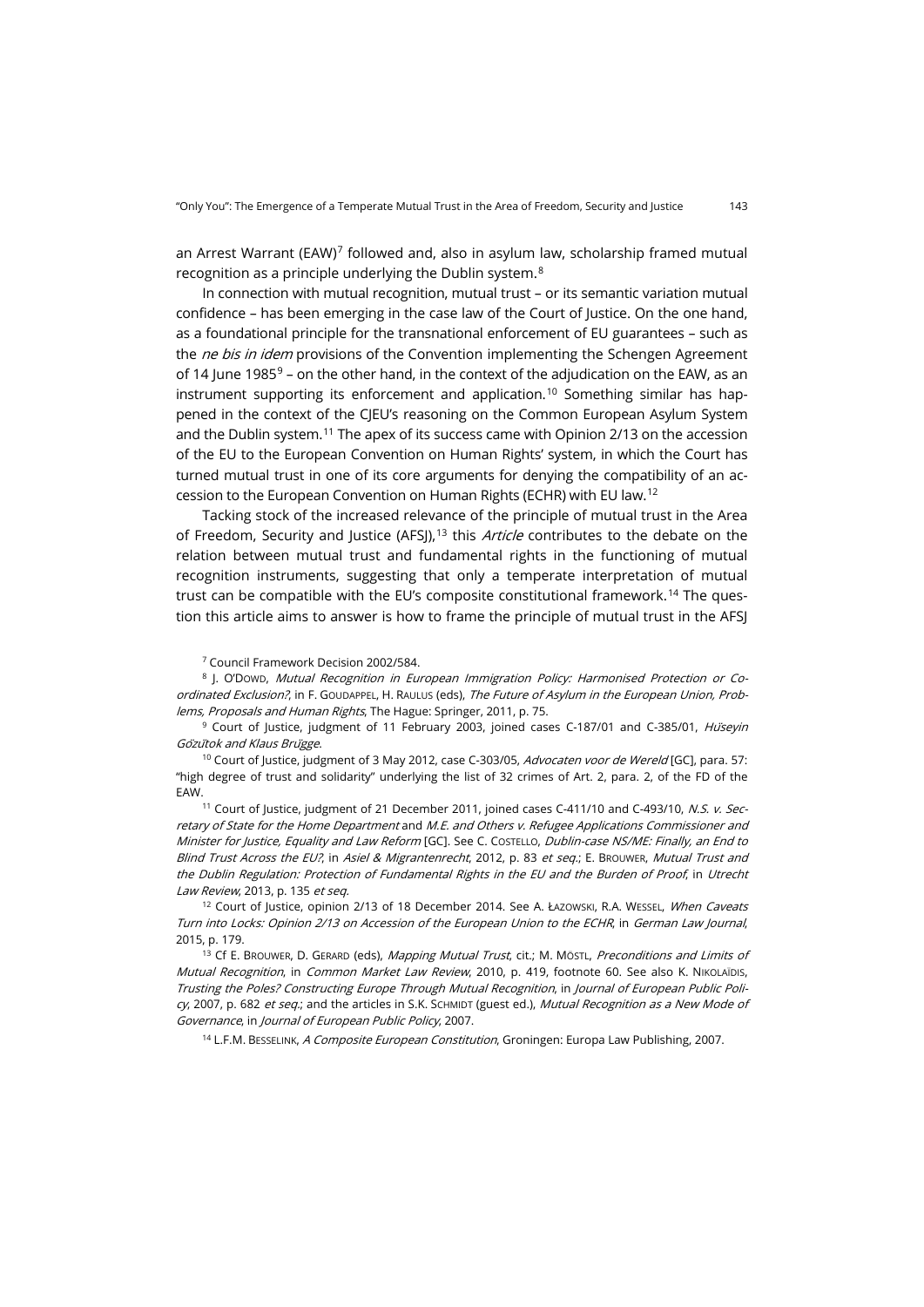in conformity with the European composite order, which is pluralistic, quasi-federal and built on a common heritage of shared values and fundamental principles.

The article proceeds as follows: after the introduction, which highlights the focal moments of the success of mutual trust in European integration process (section I), the article discusses the slow but hopefully steady emergence of a more temperate interpretation of mutual trust by the CJEU (section II). It will then place these developments in the constitutional framework of the EU, suggesting (on the basis of a three-tier argumentation) that *only* a temperate declination of mutual trust can fit the composite constitutional framework of the EU in an harmonious fashion, while at the same time guaranteeing the enforcement of the mutual recognition instruments it aims to support (section III), before concluding (section IV).

#### II. The (slow but steady) emergence of a temperate mutual trust in THE AFSJ: CONSIDERATIONS FROM N.S., ARANYOSI AND C.K.

It is only recently that the case law of the CJEU represented the emergence of a temperate mutual trust, i.e., mutual trust which is placed in a dialectic relation with the need to protect fundamental rights. Until then, the Court advocated for a narrower interpretation of mutual trust as the precondition for and a justification of the automatic enforcement of transnational acts under EU instruments.[15](#page-3-0)

In asylum law, the moment arrived in 2011 with the case  $N.S.$  and  $M.E.$  (hereafter  $N.S$ ,<sup>[16](#page-3-1)</sup> whereas for the EAW the judgment in joined cases *Aranyosi* and *Caldararu* (hereafter Aranyosi) formed the turning point,<sup>[17](#page-3-2)</sup> in 2016, after Opinion 2/13. The very recent case of C.K.<sup>[18](#page-3-3)</sup> (released in February 2017) on the so-called Dublin III Regulation.<sup>[19](#page-3-4)</sup>

<span id="page-3-0"></span> $15$  I have previously questioned the approach of the CJEU on mutual trust on many occasions: cf. L. MARIN, "A Spectre Is Haunting Europe": European Citizenship in the Area of Freedom, Security, and Justice. Some Reflections on the Principles of Non-Discrimination (on the Basis of Nationality), Mutual Recognition, and Mutual Trust Originating from the European Arrest Warrant, in European Public Law, 2011, p. 705 et seq.; L. MARIN, Effective and Legitimate? Learning from the Lessons of 10 Years of Practice with the European Arrest Warrant, in New Journal of European Criminal Law, 2014, p. 327 et seq. See also V. MITSILEGAS, The Limits of Mutual Trust in Europe's Area of Freedom, Security and Justice: From Automatic Inter-State Cooperation to the Slow Emergence of the Individual, in Yearbook of European Law, 2012, p. 319 et seq.

<span id="page-3-1"></span> $16$  N.S. v. Secretary of State for the Home Department and M.E. and Others v. Refugee Applications Commissioner and Minister for Justice, Equality and Law Reform [GC], cit.

<span id="page-3-2"></span><sup>17</sup> Court of Justice, judgment of 5 April 2016, joined cases C-404/15 and C-659/15 PPU, *Pál Aranyosi* and Robert Ca*̆*lda*̆*raru v. Generalstaatsanwaltschaft Bremen [GC].

<span id="page-3-3"></span><sup>18</sup> Court of Justice, judgment of 16 February 2017, case C-578/16 PPU, C.K., H.F. and A.S. v. Republic of Slovenia.

<span id="page-3-4"></span><sup>19</sup> Regulation (EU) 604/2013 of the European Parliament and of the Council of 26 June 2013 establishing the criteria and mechanisms for determining the Member State responsible for examining an application for international protection lodged in one of the Member States by a third-country national or a stateless person.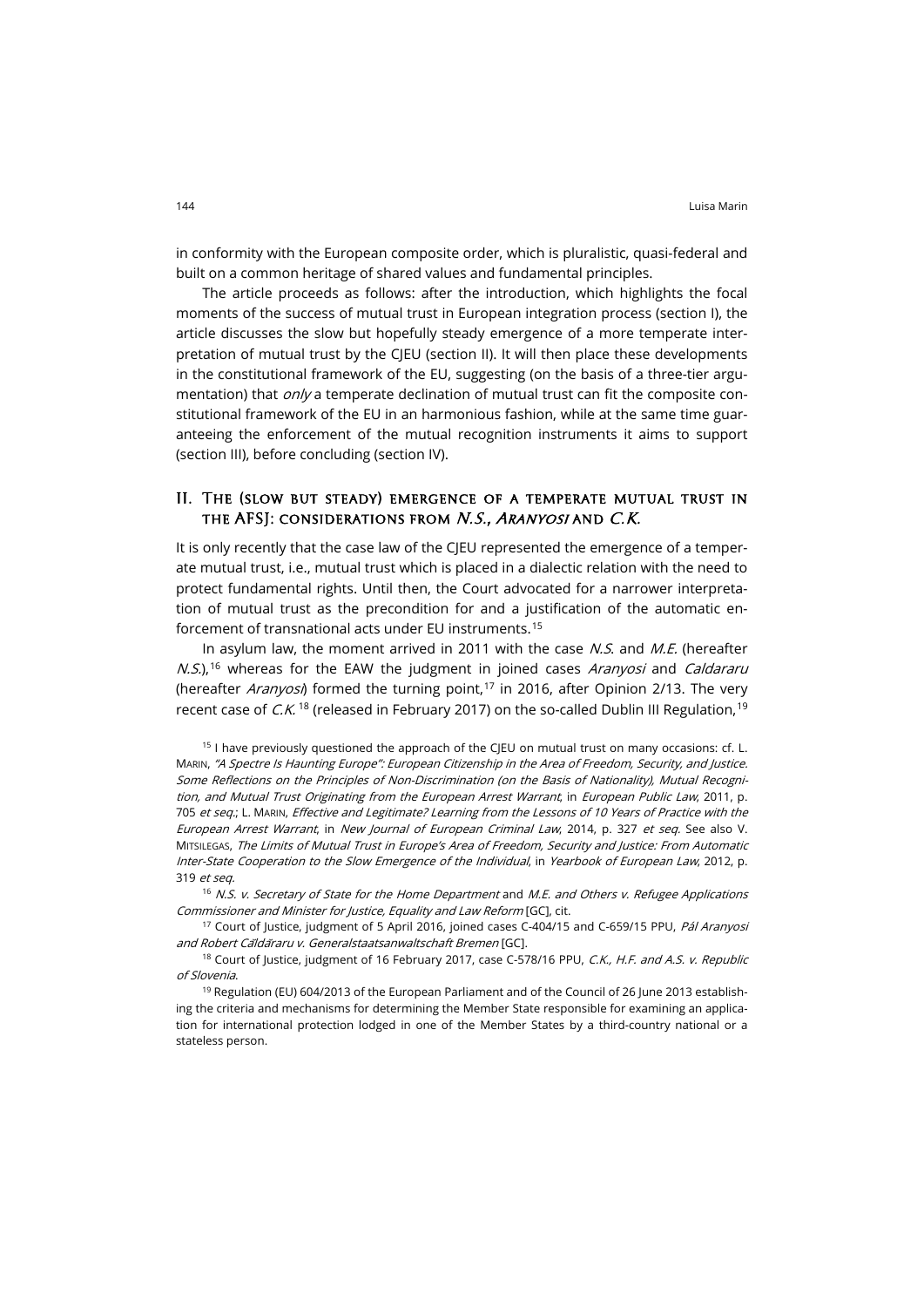represents a consolidation of the path taken by the Court in  $N.S.$  and a translation of Aranyosi to asylum law.

As is well-known, $20$  in the *N.S.* case, the Court abandoned the automatic enforcement of the Dublin Regulation, $21$  arguing that the presumption of observance of fundamental rights is not conclusive. This presumption can be rebutted in exceptional cases, i.e., in cases of systemic deficiencies in the asylum procedure and in reception conditions that entail a real risk of being subjected to inhuman and degrading treatment. It must be noted that the Court opened up to a rebuttal of the presumption of observance of fundamental rights in N.S., which has been decided only after the known M.S.S. v. Belgium and Greece (M.S.S.) judgment of the European Court of Human Rights.<sup>[22](#page-4-2)</sup>

With the Aranyosi case, the CJEU seized the opportunity to align its case law in judicial cooperation in criminal matters to its position in asylum matters, integrating fundamental rights into a discursive relation with mutual trust and mutual recognition. The matter arose on detention condition in prisons in Hungary and Romania, criticized in several international instances, which challenged the lawfulness of transfers under the EAW.[23](#page-4-3) Departing from its traditional argumentation on the relations between mutual recognition, mutual trust and fundamental rights, $24$  reiterated also in Opinion 2/13, the Court accepted that limitations to mutual recognition and mutual trust can be made in exceptional circumstances, such as the respect of Art. 4 of the Charter of Fundamental Rights of the European Union (Art. 3 ECHR). The prohibition of torture and other inhuman and degrading treatment or punishment is one of the fundamental values of the EU, and, according to the case law of the European Court of Human Rights, its limita-

<span id="page-4-0"></span> $20$  E. BROUWER, Mutual Trust and Human Rights in the AFSJ: In Search of Guidelines for National Courts, in European Papers, 2016, Vol. 1, No 3, [www.europeanpapers.eu,](http://www.europeanpapers.eu/en/e-journal/mutual-trust-and-human-rights-in-the-afsj-in-search-of-guidelines-for-national-courts) p. 893 et seq.

<span id="page-4-1"></span> $21$  Regulation (EC) 343/2003 of the Council of 18 February 2003 establishing the criteria and mechanisms for determining the Member State responsible for examining an asylum application lodged in one of the Member States by a third-country national (hereafter Dublin Regulation).

<span id="page-4-2"></span> $22$  European Court of Human Rights, judgment of 21 January 2011, no. 30696/09, M.S.S. v. Belgium and Greece. Later on, in Tarakhel v. Switzerland, the European Court has issued another judgment in which it made clear as well that effective protection of fundamental rights required Swiss authorities to obtain "individual guarantees that the applicants would be taken charge of in a manner adapted to the age of the children and that the family would be kept together". So, here in a way it departed from the systemic deficiencies criterion of the M.S.S., arguing that with the interpretation of non-refoulement a stricter criterion was necessary, requiring a thorough examination of each individual situation. See European Court of Human Rights, judgment of 4 November 2014, no. 29217/12, Tarakhel v. Switzerland.

<span id="page-4-3"></span><sup>23</sup> It should be noted that the issue of detention conditions in a Member State's prison risked to become a problem for the EAW already years ago in surrenders from UK to Italy. See cases referred to in L. MARIN, Effective and Legitimate, cit., p. 342, footnote 62.

<span id="page-4-4"></span><sup>24</sup> Mutual trust and mutual recognition are both of fundamental importance as cornerstones of an area without internal borders to be created and maintained. Mutual trust implies that surrender is the rule and that refusal is the exception, only possible in the cases exclusively listed in Arts 3, 4, 4, let. a) of the FD and to the conditions listed in Art. 5 FD. Cf. Aranyosi, cit., para. 78.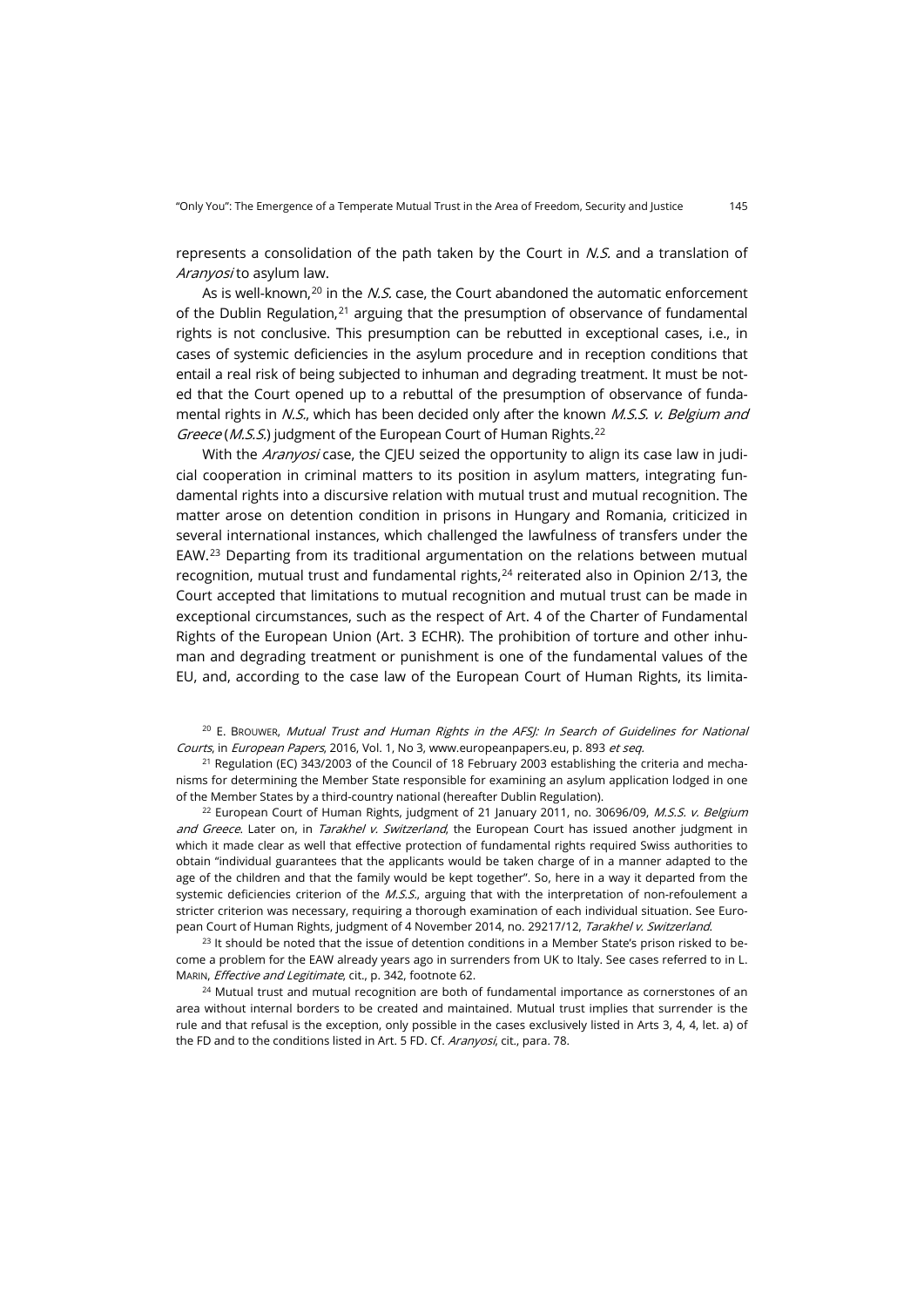In this context, even if the executing judge still has the duty to enforce the instruments and therefore to cooperate, he or she is also given some space to control the respect of fundamental rights in the functioning of such transnational instruments. Fundamental rights, though with many differentiations as to the actual circumstances, are a possible limitation to the execution of transnational enforcement instruments, even in exceptional circumstances.

In the last case considered,  $C.K.$ , the Court again decided on the basis of Art. 3, para. 2, and Art. 17, para. 1, of the Dublin III Regulation,  $^{26}$  $^{26}$  $^{26}$  aligning its case law to the European Court of Human Rights' s post *M.S.S.* case law, namely *Tarakhel v. Switzerland*.<sup>[27](#page-5-2)</sup> In acknowledging that a transfer under Dublin can, in specific circumstances such as the one of the case, entail an inhuman and degrading treatment, the Court added another reason to interpret the transfer criteria and clauses in light of fundamental rights provisions.

The case was about the transfer of a family of asylum seekers, that had entered with a humanitarian visa, from Slovenia to Croatia. Even if Croatia's asylum system does not suffer from any reported structural deficiency, the health of the woman was affected by mental disease of a medically ascertained gravity. In such circumstances, the Court held that the (judicial) authorities are required to assess the risk that the transfer would cause to the health of the concerned person, $^{28}$  $^{28}$  $^{28}$  by looking not only at the physical transfer but to the overall significant and irreversible consequences that could arise from the transfer.[29](#page-5-4)

As provided for in the Regulation, a State can proceed to transfer an asylum-seeker with precautions in order to grant the necessary cares to the person to be transferred, also during the transfer. The same goes for cares which might be necessary after the transfer. If, in spite of this, the judicial authority deems that these precautions are not sufficient to exclude a real risk of an inhuman and degrading treatment, the judicial authority will have to suspend the transfer for the time necessary, in light of the health conditions of the person concerned. Lacking a prospect of transfer in a short time, the Member State requesting the transfer may decide to suspend the transfer and examine the asylum request, making use of the discretionary clause of Art. 17, para. 1, of the Dublin III Regulation.<sup>[30](#page-5-5)</sup> If the transfer remains not possible for six months, then Art. 29,

<span id="page-5-5"></span><span id="page-5-4"></span><span id="page-5-3"></span><span id="page-5-2"></span><span id="page-5-1"></span><span id="page-5-0"></span><sup>25</sup> Aranyosi, cit., paras 88-94. <sup>26</sup> Regulation 604/2013. <sup>27</sup> Tarakhel v. Switzerland, cit. <sup>28</sup> C.K., cit., para. 75. <sup>29</sup> Ibid., para. 76.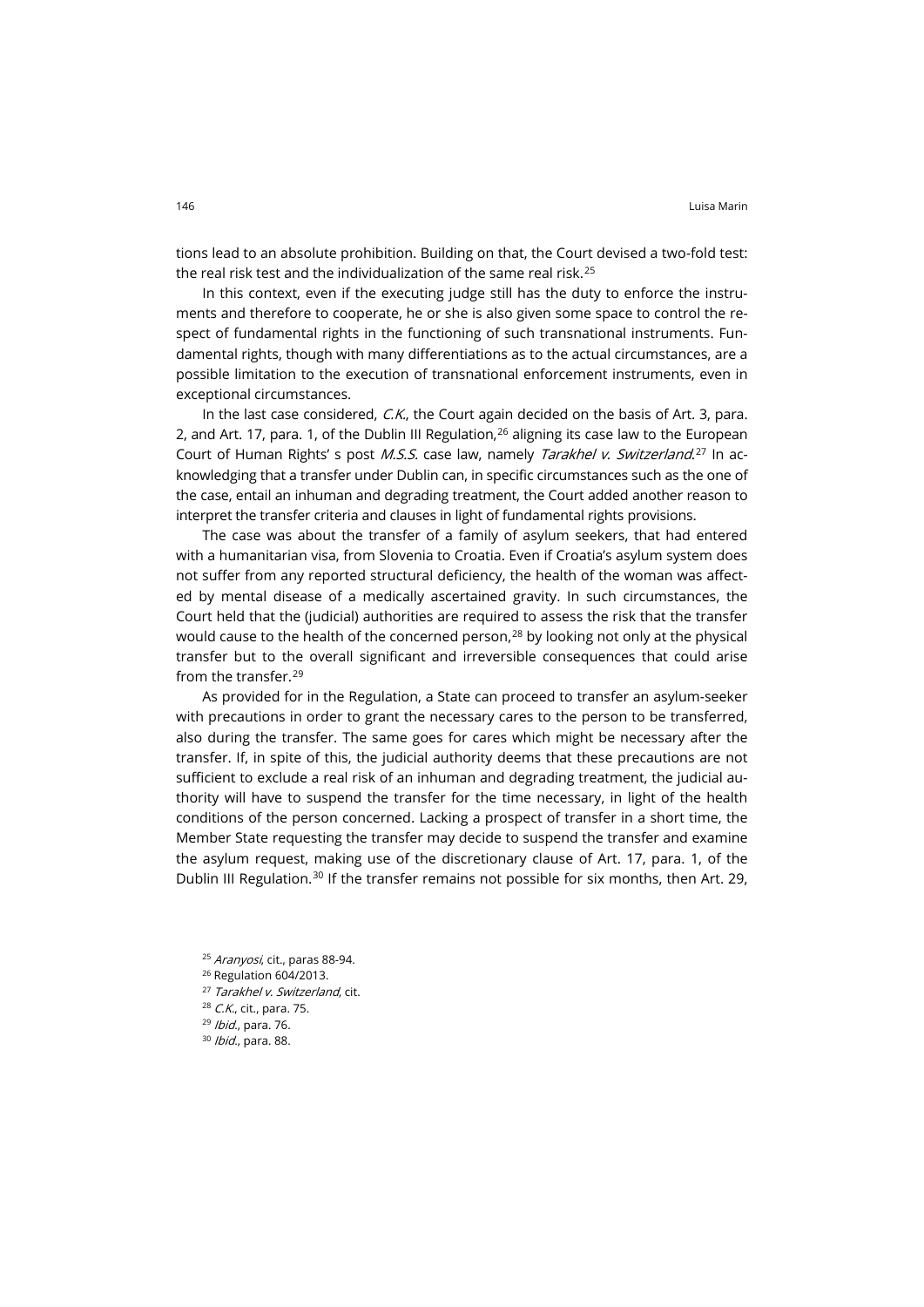para. 1, discharges Croatia from its obligations and turns Slovenia into the responsible State.<sup>[31](#page-6-0)</sup> The Court has rejected the argument of the systemic deficiencies.<sup>[32](#page-6-1)</sup>

While these judgments mark an important turn as a matter of principle, differentiations and unanswered issues remain. $33$  The main question is basically which fundamen-tal rights are so fundamental as to trigger a limitation of mutual trust?<sup>[34](#page-6-3)</sup> N.S., Aranyosi and C.K. indeed arose on the basis of Art. 4 of the Charter of Fundamental Rights of the European Union (Art. 3 ECHR), which is an 'especially fundamental human right', but what about other fundamental rights? $35$  Another issue is the accepted extent of limitation of distrust, and here it is likely that national courts will still ask for questions for in-terpretation to the CIEU.<sup>[36](#page-6-5)</sup>

After having mapped the recent case law of the CJEU on mutual trust, we will now turn to the interpretation of mutual trust and its underpinning in the European constitutional structure.

<sup>31</sup> Ibid., para. 89.

<sup>32</sup> Ibid., para. 91.

<span id="page-6-2"></span><span id="page-6-1"></span><span id="page-6-0"></span><sup>33</sup> Just to name one issue: in asylum cases, systemic deficiencies can entail suspension of this system and the asylum request will be dealt with by the State requesting the transfer to the county of first entrance, whereas in the EAW systemic deficiencies imply first of all a duty to request written guarantees to the issuing authority. The same court referring in Aranyosi has later on requested for more preliminary questions, registered under C-496/16 and now pending. For more on these aspects, see E. BROUWER, Mutual Trust and Human Rights in the AFSJ: In Search of Guidelines, cit.; T. MARGUERY, Rebuttal of Mutual Trust and Mutual Recognition in Criminal Matters: is 'Exceptional' Enough?, in European Papers, 2016, Vol. 1, No 3[, www.europeanpapers.eu,](http://www.europeanpapers.eu/en/e-journal/rebuttal-of-mutual-trust-and-mutual-recognition-in-criminal-matters) p. 943 et seq.; S. MONTALDO, On a Collision Course! Mutual Recognition, Mutual Trust and the Protection of Fundamental Rights in the Recent Case-law of the Court of Justice, in European Papers, 2016, Vol. 1, No 3[, www.europeanpapers.eu,](http://www.europeanpapers.eu/en/e-journal/on-a-collision-course-mutual-recognition-mutual-trust-and-the-protection-fundamental-rights) p. 965 et seq.

<span id="page-6-3"></span>34 I. CANOR, My Brother's Keeper? Horizontal Solange: "An Ever Closer Distrust Among the People of Europe", in Common Market Law Review, 2013, p. 383 et seq. See also A. TORRES PÉREZ, A Predicament for Domestic Courts: Caught Between the European Arrest Warrant and Fundamental Rights, in B. DE WITTE et al. (eds), [National Courts and EU Law](https://www.elgaronline.com/view/9781783479894.xml), Cheltenham: Edward Elgar Publishing, 2016, p. 191 et seq.

<span id="page-6-4"></span> $35$  This important turning point is in my view not undermined by cases such as Radu and Melloni, in which the Court of Justice denied that a right not written in the FD – the right to be heard before issuing a warrant - (Court of Justice, judgment of 29 January 2013, case C-396/11, Ciprian Vasile Radu [GC]) or a peculiar national interpretation of a fundamental right (Court of Justice, judgment of 26 February 2013, case C-399/11, Stefano Melloni v. Ministerio Fiscal [GC]) could limit mutual recognition. It is no surprise that the CJEU has argued in those cases for the effectiveness of EAW, avoiding from discussing it in its fundamental elements. When a question for a preliminary reference is framed in a way to radically challenge the validity or to undermine the functioning of the EAW, the Court will react defending the instrument. It is here argued that Melloni should be read as demonstration of the validity of the theory of contrapunctual law. See M. POIARES MADURO, Contrapunctual Law: Europe's Constitutional Pluralism in Action, in N. WALKER (ed.), Sovereignty in Transition, Oxford: Hart Publishing, 2003, p. 530.

<span id="page-6-5"></span><sup>36</sup> See E. Brouwer, *Mutual Trust and Human Rights in the AFSJ: In Search of Guidelines*, cit.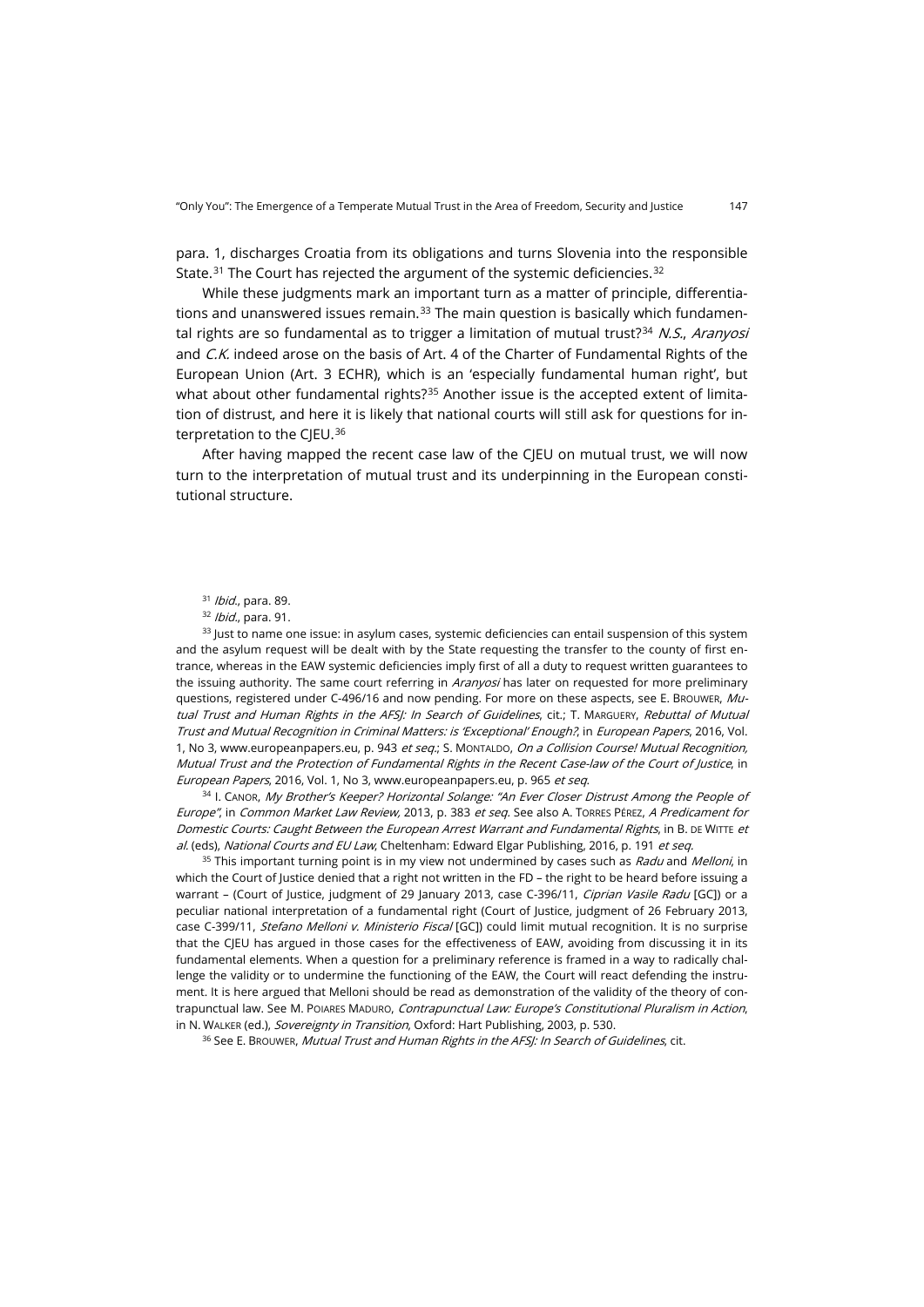## III. "Only You". Why only a temperate understanding of mutual trust is in harmony with the European constitutional framework?

The emergence of a temperate vision of mutual trust in the AFSJ is to be welcomed for several reasons. It is argued here that this approach is most in line with the overall European pluralistic constitutional framework. The argument is composed of three parts. First, it will assess the impact of the mentioned interpretation in the relations among courts (section III.1). Second, it will reflect upon a perspective more intrinsic to European criminal law, elaborating on the case law on enforcement of secondary law, effectiveness and general principles of EU law (section III.2). Third, it will sketch some common traits of mutual trust across different domains of European integration, in order to draw some commonalities and to embed them in the constitutional nature of the EU (section III.3).

### iii.1. The enforcement of mutual recognition instruments and the national courts' 'retail business' dilemma

First of all, some observations have to be made as to the role of the national judges and courts in the enforcement of mutual recognition instruments.

Besides their role as "issuing" and "executing" authorities or as "requesting" and "responsible" authorities under the mutual recognition instruments of the AFSJ, national courts are always the first 'European judges', in the context of the AFSJ as in any other context of European integration. An interpretation of their role as 'automatic enforcers' of a transnational instrument, completely restricting their role to only one function would be incompatible with the nature of adjudication in contemporary states and especially in the EU. Nowadays, national judges are called to enforce the law of the national, European and international legal orders and to activate communications and dialogues among such legal orders.

The early interpretation of mutual trust in the AFSJ by the CJEU – with its thesis that national courts should not scrutinize the respect for fundamental rights in other States because of mutual trust<sup>[37](#page-7-0)</sup> – would undermine the actual foundation of European integration, built upon common shared principles and values, translated in the Treaties, in the general principles of EU law, and in the fundamental rights of the EU as codified in the Charter of Fundamental Rights of the European Union (Charter).

What the CJEU has for long asked national courts to do is to not get involved in 'retail business', to recall the retail-wholesale metaphor developed by Halberstam.<sup>[38](#page-7-1)</sup> In other words, the Court has asked national courts not to examine whether a fundamental right has been violated in a specific case – the retail business level – because of the principle of

<sup>37</sup> L. MARIN, *Effective and Legitimate*, cit.

<span id="page-7-1"></span><span id="page-7-0"></span><sup>38</sup> D. HALBERSTAM, "It's the Autonomy, Stupid!" A Modest Defense of Opinion 2/13 on EU Accession to the ECHR, and the Way Forward, in German Law Journal, 2015, p. 133.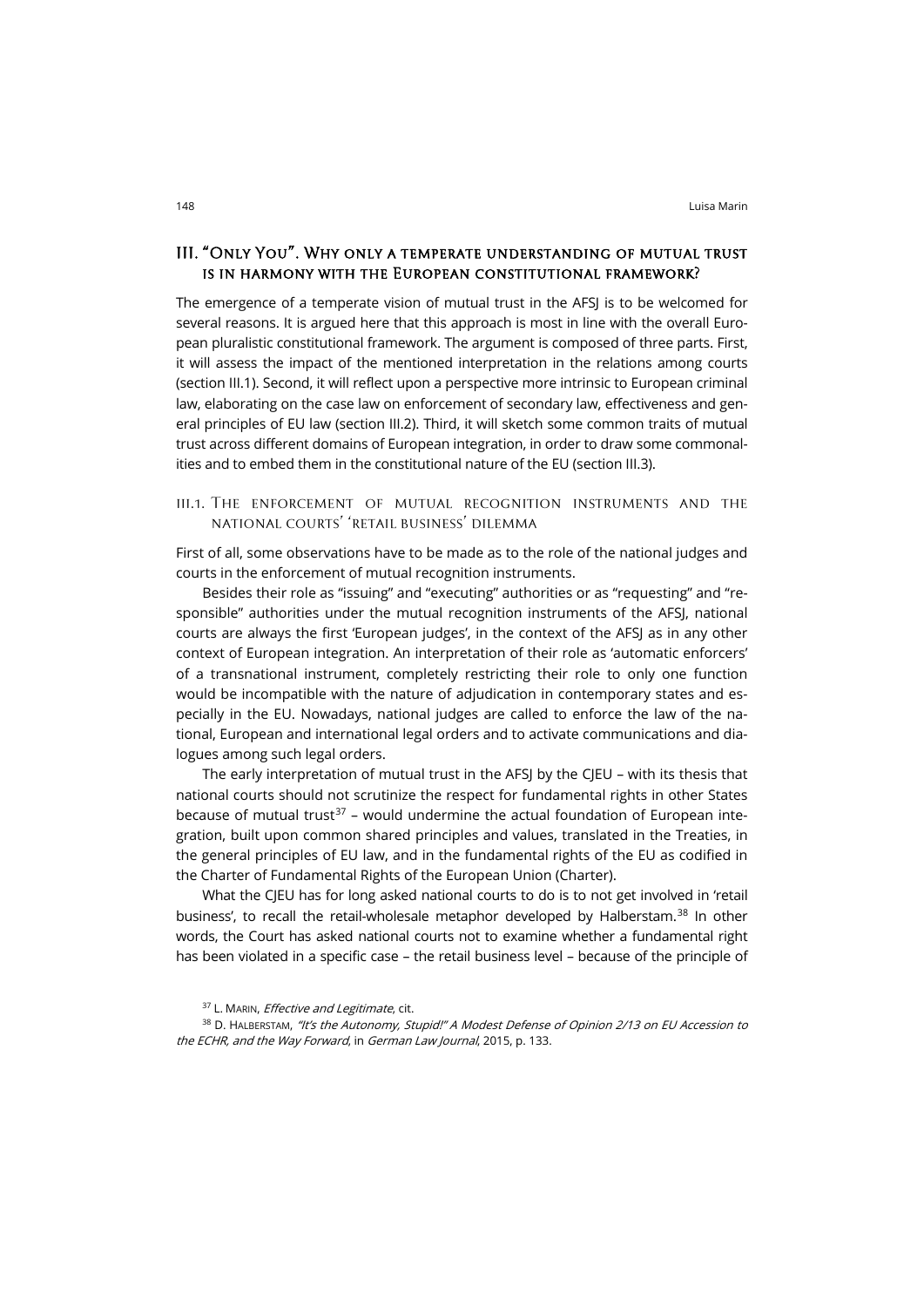mutual trust. This potentially creates a gap in legal accountability, because a national court should always control, to some extent, the legality of an act of transfer of an individual, also when it takes place through the enforcement of another state's act into its legal order. The same happens within national legal orders, when a State authority (e.g., police) requests or carries out an act infringing upon a fundamental right or personal freedom.

Far from encouraging interactions among judges modelled on the ideal of the defence of the national standard of protection (the *Melloni* scenario, so to speak), $^{\rm 39}$  $^{\rm 39}$  $^{\rm 39}$  it is argued that courts should indeed use their powers to cross-scrutinize each other's systems and cooperate in finding the critical areas of the functioning of mutual recognition instruments. This would enable the activation of the corrective mechanisms provided for, e.g., in the EAW FD with the involvement of Eurojust, $40$  and, more in general, this should lead to the activation of a political process aiming at discussing the issues that delegation to courts, which is typical of mutual recognition regimes, entails.[41](#page-8-2) This political process should be aimed at developing a set of European constitutional guarantees, in order to avoid jeopardizing the enforcement of an European instrument with national courts relying on national systems of fundamental rights guarantees.

To some extent, there are already signs of respect and recognition among courts, such as the *Bosphorus* judgment of the European Court of Human Rights,<sup>[42](#page-8-3)</sup> and the Solange cases of the German Constitutional Court.<sup>[43](#page-8-4)</sup> Therefore, asking the first European judges *par excellence*, i.e., national judges, to leave the 'retail level' in adjudication on fundamental rights because of mutual trust does not appear to be in conformity with the European constitutional identity. Actually, courts should be encouraged to engage in the 'retail business' of scrutinizing the respect for fundamental rights. Too much trust, judicial deference and respect among courts might eventually jeopardize the (level of) protection of fundamental rights.<sup>[44](#page-8-5)</sup> For example, it should not be ignored that, from ex-

<sup>39</sup> Melloni, cit.

<span id="page-8-1"></span><span id="page-8-0"></span><sup>40</sup> Cf. Arts 15 and 17 EAW FD, and also *Lanigan* (Court of Justice, judgment of 16 July 2015, case C-237/15 PPU, Minister for Justice and Equality v. Francis Lanigan [GC]) and Aranyosi, cit.

<span id="page-8-2"></span><sup>41</sup> Cf M. POIARES MADURO, So Close and Yet so Far: the Paradoxes of Mutual Recognition, in Journal of European Public Policy, 2007, p. 814 et seq. More recently, see the speech by the President of the Finnish Supreme Court, Justice Pauliine Koskelo, quoted in A. ALBI, The European Arrest Warrant, Constitutional Rights and the Changing Legal Thinking, in M. FLETCHER et al. (eds), The European Union as an Area of Freedom, Security and Justice, London: Routledge, 2016, p. 153.

<span id="page-8-3"></span><sup>42</sup> European Court of Human Rights, judgment of 30 June 2005, no. 45036/98, *Bosphorus Hava Yollari* Turizm ve Ticaret Anonim S*̧*irketi v. Ireland.

<span id="page-8-4"></span><sup>43</sup> German Constitutional Court, decision of 29 May 1974, 37 BVerfGE 271, Internationale Handelsgesellschaft von Einfuhr- und Vorratsstelle fu*̈*r Getreide und Futtermittel (known as 'Solange I'); German Constitutional Court, decision of 22 October 1986, 2BvR 197/83, 73 BVerfGE 339, Re Wünsche Handelsgesellschaft (known as "Solange II").

<span id="page-8-5"></span><sup>44</sup> See the cases made known to the public by Fair Trials International, and also the Estonian cases discussed in A. ALBI, The European Arrest Warrant Constitutional Rights and the Changing Legal Thinking, cit., p. 154 et seq.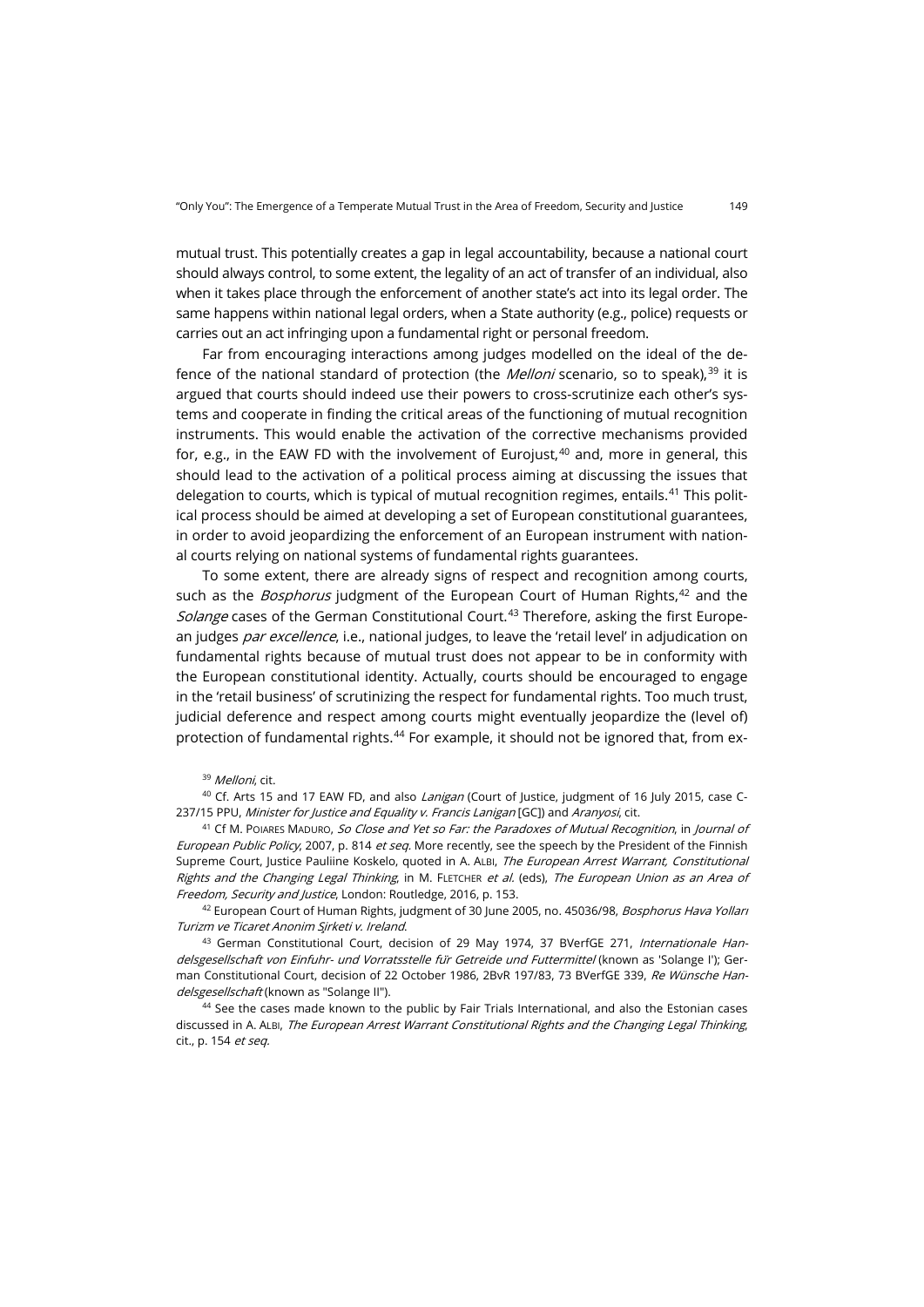tradition to the EAW, the European Court of Human Rights has elaborated more stringent criteria for a violation of Art. 6 in *Stapleton*, departing from its *Soering* case law, developed on an extradition case from Germany to US.[45](#page-9-0) While this is motivated from the idea of belonging to the EU, the question is whether the "flagrant denial" test of the European Court can also be read as a sort of 'Delaware effect' in the competition and dialogues among national courts, the European Court of Human Rights and the CJEU. In other words, which are the guarantees against a weakening of the protection of fundamental rights at the transnational level because of judicial deference? Notwithstanding the fact that the presumption of compliance with fundamental rights is still very broad after *Aranyosi*,<sup>[46](#page-9-1)</sup> and that the Court has come up with many limitations also in Dublin cases, the cases N.S., Aranyosi and C.K. are a step in the direction of acknowledging that mutual trust cannot have the meaning of absolute and blind trust. Rather, it must be 'temperate', requiring forms of judicial scrutiny, taking into account the subjective situa-tions and conditions of the concerned individuals in the single enforcement cases.<sup>[47](#page-9-2)</sup>

The advantages of recognizing a decentralized and reciprocal supervisory role to domestic courts are multiple.

In the relation between national courts and CJEU, the process – framed by Canor as "horizontal *Solange*"<sup>[48](#page-9-3)</sup> – is at first sight empowering national courts, but at the same time also the CJEU, in the sense that it strengthens its role as final arbiter in relation to the supervisory competences of the national courts, next to consolidating the role of national courts as first European courts, which is typical for the EU's enforcement system.[49](#page-9-4)

In a more integrated perspective, some extent of control on mutual trust mechanisms is necessary in order to maintain the equilibrium of the *Bosphorus-Solange* 'agreement', which, in a nutshell, entails that the CJEU and the EU system are 'entrusted' as respecting fundamental rights, by the European Court of Human Rights and the German Constitutional Court, respectively.<sup>[50](#page-9-5)</sup> Allowing Member States to activate a *safe*ty valve against the functioning of mutual trust, in specific cases and under the 'direction' of the CJEU, will also imply that the calibration on the dynamics of the interactions between mutual trust and fundamental rights will be kept in the hands of the CJEU, and the European Court will be the court granting that rights are protected, its typical 'retail'

45 For more information on the cases, see T. MARGUERY, Rebuttal of Mutual Trust, cit.

<sup>46</sup> Ibid., p. 963.

<span id="page-9-2"></span><span id="page-9-1"></span><span id="page-9-0"></span>47 Cf. almost in identical terms I. CANOR, My Brother's Keeper? Horizontal Solange, cit., p. 401 et seq.; and T. MARGUERY, Rebuttal of Mutual Trust, cit., p. 951.

48 I. CANOR, My Brother's Keeper? Horizontal Solange, cit.

<span id="page-9-5"></span><span id="page-9-4"></span><span id="page-9-3"></span><sup>49</sup> Also A. Torres Pérez is supporting this argument, stressing that national courts should refer to the CJEU in case of questions on the dialectic mutual trust and fundamental rights. See A. TORRES PÉREZ, A Predicament for Domestic Courts, cit.

50 D. HALBERSTAM, "It's the Autonomy, Stupid!", cit.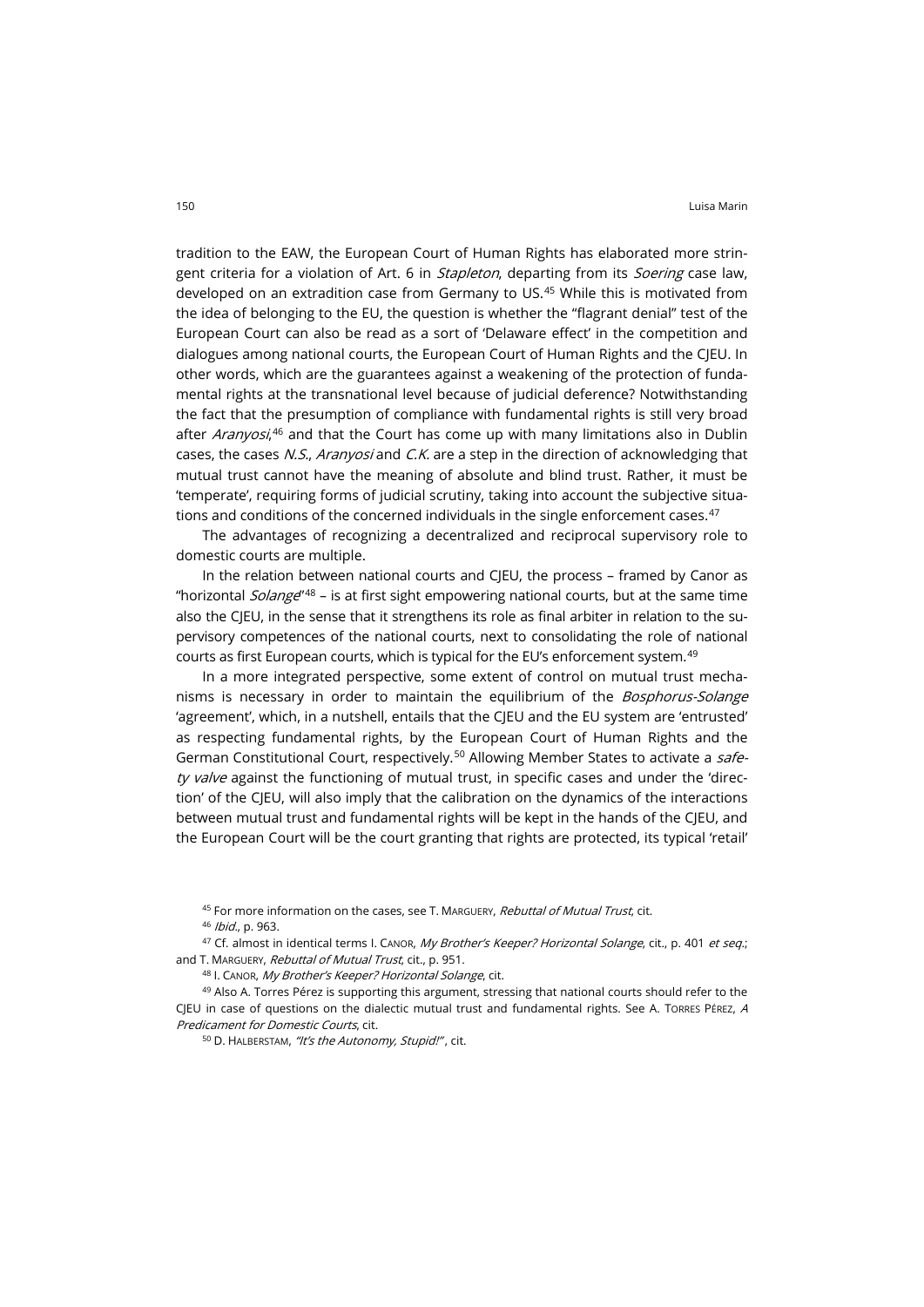task. This would create the conditions for a win-win-win situation in the adjudication of fundamental rights in the EU composite constitutional system.<sup>[51](#page-10-0)</sup>

iii.2. The relevance of general principles of EU law in relation to the enforcement and the effectiveness of secondary EU law: lessons from Berlusconi and Caronna

While acknowledging that the implementation of AFSJ instruments goes beyond being an issue of the relationship between primary and secondary law, the case law of the Court on the enforcement of the directives does offer interesting arguments for the temperate interpretation of mutual trust, which is here defended as the only one in harmony with the European constitutional framework.

In order to justify the coherence of the recent judgments with the overall case law of the Court of Justice, it is elaborated that the Court has already and since long placed the enforcement and effectiveness of secondary law in a discursive relation with the general principles of EU law and EU's fundamental rights. This argument is built upon the cases of *Berlusconi* and *Caronna*.<sup>[52](#page-10-1)</sup>

In Berlusconi, the case concerned the interaction between EU company law<sup>[53](#page-10-2)</sup> and its implementation into the Italian legal order. The criminal proceedings against Mr Berlusconi, which originated in a preliminary reference, were based on facts which took place under the first version of the Italian law. This law was less favourable to the accused and more compliant and effective under EU law, whereas the subsequent law was more favourable to the accused but less effective for EU law. So, the question arose as to which law should have been applied to the case of Mr Berlusconi: effective penalties and effective enforcement of EU law or respect for the principle of non-retroactivity of criminal law?

As is well-known, the Court opted for the principle of retroactive application of the more lenient penalty as a general principle of EU law, recalling, as in Kolpinghuis Nijme-gen,<sup>[54](#page-10-3)</sup> that a directive cannot determine or aggravate criminal liability, in the absence of a national law of implementation. Normally, in case of non-compliance of national law with EU law, national courts would be required to set aside the conflicting provisions.

Similarly, in *Caronna*, Directive 2001/83/EC on medicinal products for human use, imposed on Member States a general obligation to make the wholesale distribution of

<span id="page-10-3"></span><span id="page-10-2"></span>53 Council Directive 68/151/EEC of 9 March 1968 on coordination of safeguards which, for the protection of the interests of members and others, are required by Member States of companies within the meaning of the second paragraph of Article 58 of the Treaty ('the First Companies Directive').

<sup>54</sup> Court of Justice, judgment of 8 October 1987, case 80/86, Kolpinghuis Nijmegen, paras 12 and 13.

<sup>51</sup> Ibid., p. 135.

<span id="page-10-1"></span><span id="page-10-0"></span><sup>52</sup> Court of Justice, judgment of 3 May 2005, joined cases C-387/02, C-391/02 and C-403/02, Berlusconi and Others [GC]; and judgment of 28 June 2012, case C-7/11, Caronna.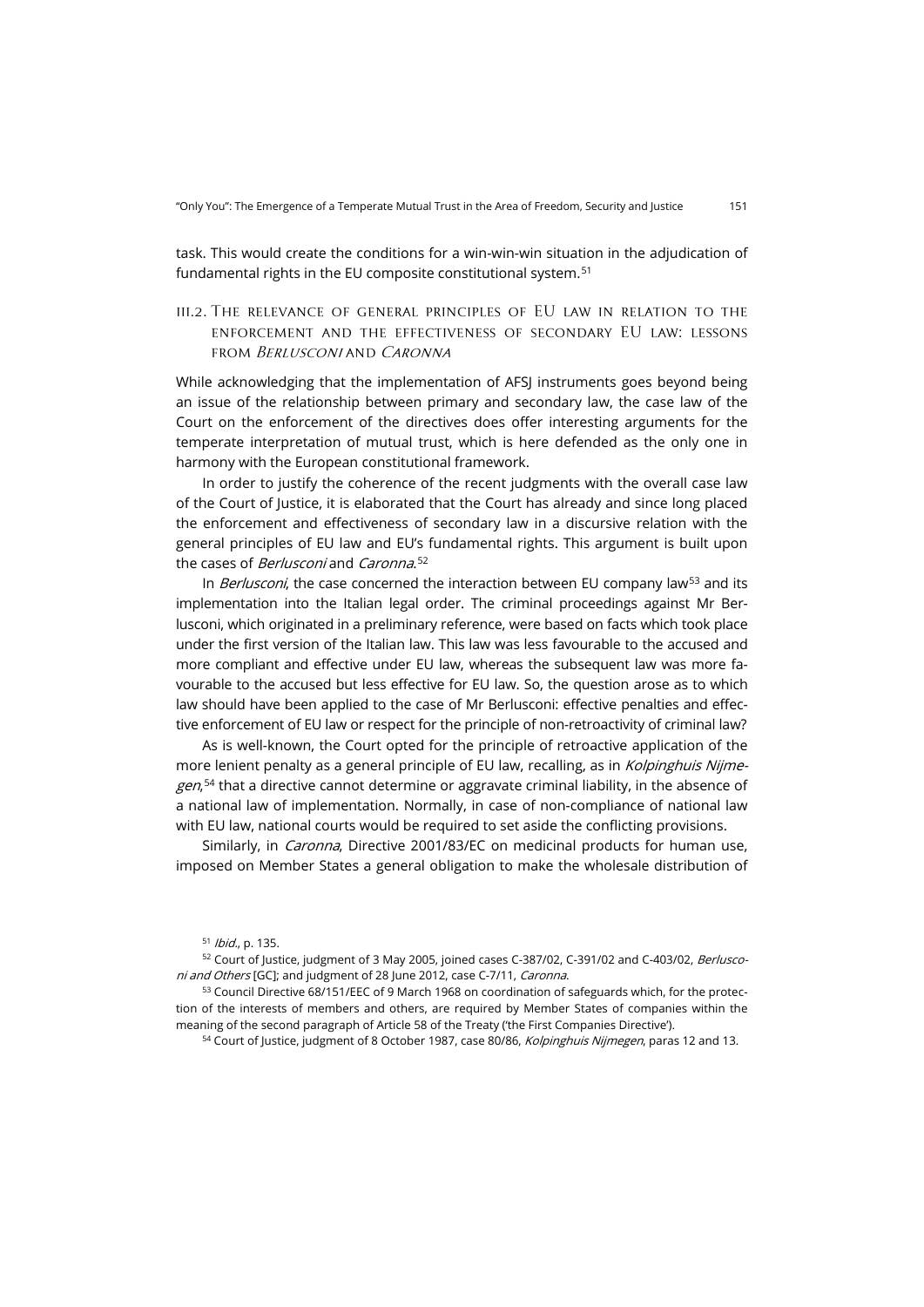medicinal products subject to the possession of a special authorisation.<sup>[55](#page-11-0)</sup> An Italian law implemented that directive corretly, and following amendments it held that a violation of the obligations of the directive would create a criminal offence. In that case, the criminal liability of Mr Caronna, a pharmacist, would have been established on the basis of an interpretation of national law in line with the directive. Also in *Caronna*, along the lines of the  $X$  judgment,<sup>[56](#page-11-1)</sup> the Court reiterated the principle that a directive cannot, of itself and independently of a national law adopted for its implementation, have the effect of determining or aggravating the liability in criminal law of persons who act in contravention of the directive. The Court stated that

"the principle that criminal penalties must have a proper legal basis, enshrined in Article 49(1) of the Charter of Fundamental Rights of the European Union, would prohibit the imposition of criminal penalties for such a conduct, even if the national rule were contrary to European Union law".[57](#page-11-2)

The relevance of these judgments is to remind us that compliance to and enforcement of EU secondary law do not prevail over compliance to EU primary law, namely fun-damental rights and general principles of EU law.<sup>[58](#page-11-3)</sup> In these judgments, the Court has given a constitutionally integrated reading of EU sources in the relation between Union and Member States' laws. I argue that this constitutionally integrated reading of EU sources results from the idea that it considers treaty provisions of the same nature in the context of the enforcement of EU law, and grants primacy to fundamental rights and general principles of EU law.[59](#page-11-4) The same should happen in the relation between mutual trust, as an enabler of mutual recognition, and fundamental rights, which are primary sources of EU law. A temperate interpretation of mutual trust is therefore the only one compatible with this case law of the Court, which is rooted in earlier case law.<sup>[60](#page-11-5)</sup>

<span id="page-11-0"></span><sup>55</sup> Directive 2001/83/EC of the European Parliament and of the Council of 6 November 2001 on the Community code relating to medicinal products for human use, as amended by Commission Directive 2009/120/EC of 14 September 2009.

<sup>56</sup> Court of Justice, judgment of 7 January 2004, case C-60/02, X.

<span id="page-11-3"></span><span id="page-11-2"></span><span id="page-11-1"></span>58 L. MANCANO, Another Brick in the Whole. The Case-Law of the Court of Justice on Free Movement and Its Possible Impact on European Criminal Law, in Perspectives on Federalism, 2016, p. 15.

<span id="page-11-4"></span> $59$  This consideration is not per se undermined by the more recent *Taricco* judgment of the CJEU, in which the Court stated that "a provision of national law on limitation periods for proceedings which [...] has the effect in many cases of exempting from punishment the perpetrators of fraud in matters of VAT is incompatible with […] EU law". Consequently, "in pending criminal proceedings, the national courts must refrain from applying such a provision". It is yet unclear if the Court is going to uphold to this position: only recently indeed the Italian Constitutional Court has made a reference for a preliminary ruling from on the subject, and now the CJEU is called to decide again on the same case. See Court of Justice, judgment of 8 September 2015, case C-105/14, Taricco and others [GC].

<span id="page-11-5"></span><sup>60</sup> Court of Justice, judgment of 26 September 1996, case C-168/95, Arcaro.

<sup>57</sup> Cf. Caronna, cit., para. 55.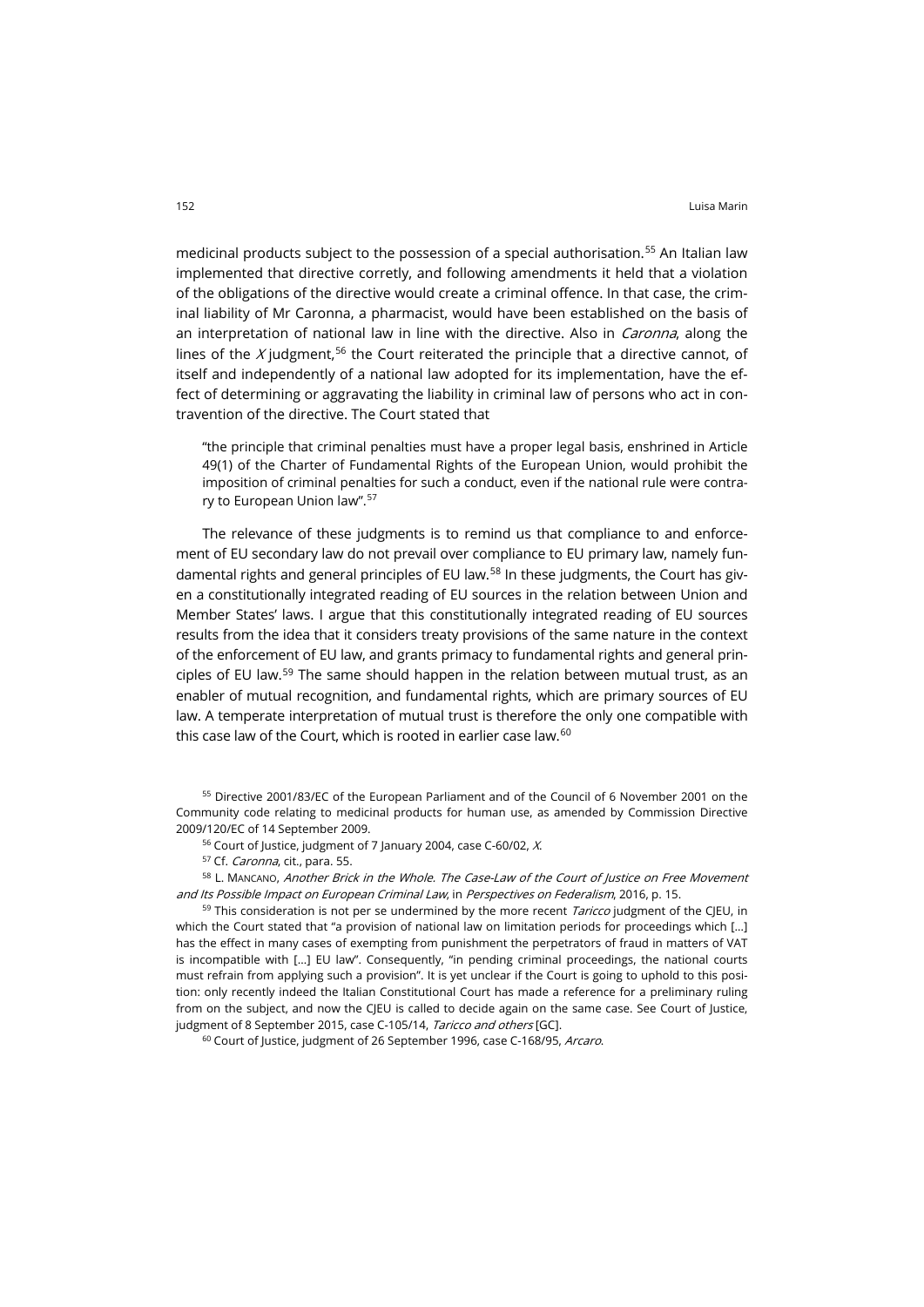#### iii.3. Squaring the circle: the morphologies of mutual trust in European integration

As indicated above, also constitutional scholars have elaborated on the nature of mutual trust into (quasi-)federal systems, such as the  $EU$ .<sup>[61](#page-12-0)</sup> It is argued here that in the EU, mutual trust can work if some pre-conditions are met. As suggested by Halberstam, first,

"a reasonably common set of values and similar level of fundamental rights protection. Second, the Union's ability to remedy rights violations in component states effectively whenever they occur. And third, a safety valve (either in primary or secondary law) for a component state to invoke overriding policy justifications where compliance with mutual trust would otherwise rip the Union apart".[62](#page-12-1)

Furthermore, elaborating on the federal experience, it has been suggested that there is an

"hydraulic connection between these three conditions of mutual trust: where one or more of these elements is weak, the remaining element(s) must be correspondingly strong. For example, if there are serious divergences in fundamental rights protections, and the Union does not have the power to step in protect individuals, it must relax the obligations of mutual trust". [63](#page-12-2)

I argue that these dynamics of the functioning of the principle of mutual trust in the context of the AFSJ, where the principle of mutual recognition is implemented in the legislation, can be compared to similar mechanisms observed in other areas of European integration, for example, the internal market: also there, mutual recognition, fostered by mutual trust, has been temperate or 'managed'.<sup>[64](#page-12-3)</sup> In the internal market, and more precisely in the free movement of goods, the principle of mutual recognition has been taking the shape of a regulatory principle, and has been implemented significantly through cooperation among Member States' administrative authorities and the case-law of the CJEU, to allow it to be framed as judicial mutual recognition.<sup>[65](#page-12-4)</sup>

<sup>61</sup> R. SCHÜTZE, European Constitutional Law, Cambridge: Cambridge University Press, 2015, p. 43 et seg. 62 D. HALBERSTAM, "It's the Autonomy, Stupid!", cit, p. 131.

<span id="page-12-3"></span><span id="page-12-2"></span><span id="page-12-1"></span><span id="page-12-0"></span><sup>64</sup> M. MÖSTL, Preconditions and Limits of Mutual Recognition, cit.; M. POIARES MADURO, So Close and Yet So Far, cit. On managed mutual recognition regimes, see K. NIKOLAÏDIS, Trusting the Poles?, cit.; and K. NIKOLAÏDIS, G. SHAFFER, Transnational Mutual Recognition Regimes: Governance without Global Government, in Law and Contemporary Problems, 2005, p. 263.

<span id="page-12-4"></span><sup>65</sup> J. PELKMANS, Mutual Recognition: Economic and Regulatory Logic in Goods and Services, in Bruges European Economic Research Paper, no. 24, 2012, pp. 11-13. See also X. GROUSSOT, G.T. PETURSSON, H. WENANDER, Regulatory Trust in EU Free Movement Law: Adopting the Level of Protection of the Other?, in European Papers, 2016, Vol. 1, No 3, [www.europeanpapers.eu,](http://www.europeanpapers.eu/en/e-journal/regulatory-trust-eu-free-movement-law-adopting-the-level-of-protection-of-the-other) p. 865 et seq.

 $63$  Ibid.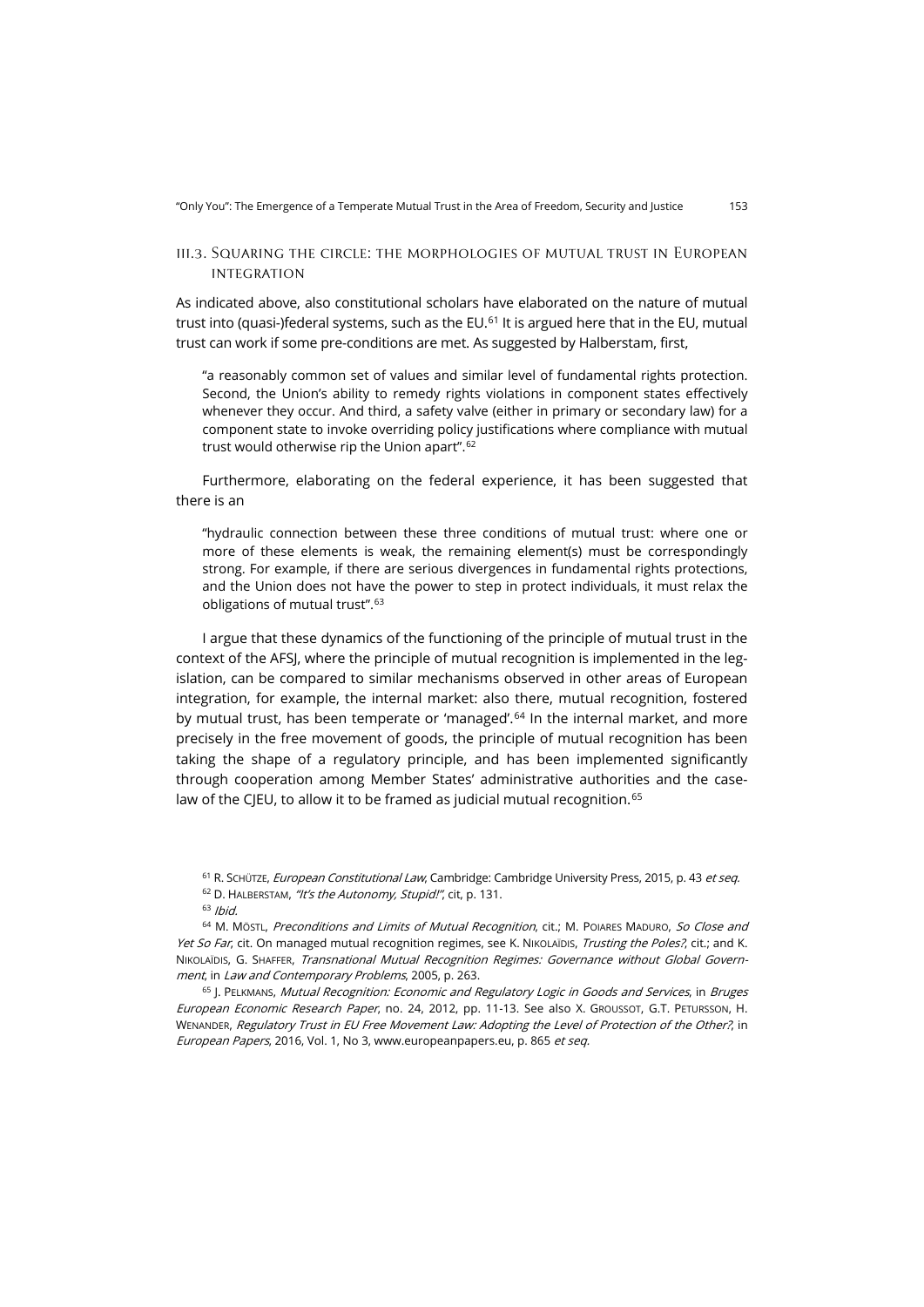For example, in the internal market the principle of equivalence<sup>[66](#page-13-0)</sup> has been said to form the 'common ground', allowing mutual recognition in the context of the free movement of goods to entail norms recognition, recognising that rules that are framed differently may fulfil equivalent functions.<sup>[67](#page-13-1)</sup> On the other hand, in areas of limited policy identity, such as services liberalisation, the life of mutual recognition gets more compli-cated, as the negotiation of the Bolkestein Directive has shown.<sup>[68](#page-13-2)</sup>

Even there, in a market context, where the aim was to promote economic integration by dismantling national provisions that are not 'functional' to the project while keeping other provisions in place, to put it simply, judicial mutual recognition was functioning on the basis of mutual trust among national administrations; and it was counterbalanced by the mandatory treaty requirements and the 'rule of reason' elaborated by the CJEU.<sup>[69](#page-13-3)</sup> Also in that context, mutual recognition operates under a safety valve; the third element in Halberstam's construction. Occasionally, the Court has been willing to integrate national – or particularistic – interpretations of European concepts into this 'safety valve': the case of the German interpretation of human dignity as an accepted limitation to a fundamental freedom serves an example.<sup>[70](#page-13-4)</sup>

Indeed, to what extent should the AFSJ be different from the internal market in this context? One could argue that, in the context of the AFSJ, there is – at EU policy level – a higher 'market demand' for mutual recognition regimes because of the pre-existing differences between Member States' legal orders and systems; however, in the AFSJ the differences as to the rules, (in some cases) policies, institutions and systems are much higher. Therefore, the actual implementation of mutual recognition instruments is less simple, mainly because mutual recognition is so pervasive to become 'systemic'.<sup>[71](#page-13-5)</sup> Even if mutual recognition is preferred to the politically and technically more demanding harmonization, its functioning reveals critical aspects which, to some extent, could and should be addressed by harmonization; the same harmonization that is, however, hindered by subsidiarity and by the difficulties to reach political consensus, and determines a preference for mutual recognition.

<span id="page-13-0"></span>66 J. PELKMANS, Mutual Recognition in Goods. On Promises and Disillusions, in Journal of European Public Policy, 2007, p. 699 et seq. See also L. TORCHIA, Il governo delle differenze, Bologna: Il Mulino, 2006; V. HATZOPOULOS, Le principe communautaire d'équivalence et de reconnaissance mutuelle dans la libre prestation de services, Athenes/Brussels: Bruylant, 1999.

<sup>67</sup> M. POIARES MADURO, So Close and Yet So Far, cit., p. 822.

<span id="page-13-2"></span><span id="page-13-1"></span><sup>68</sup> Directive 2006/123/EC of the European Parliament and of the Council of 12 December 2006 on services in the internal market (Bolkestein Directive). See K. NIKOLAÏDIS, S.K. SCHMIDT, Mutual Recognition "on trial": the Long Road to Services Liberalization, in Journal of European Public Policy, 2007, p. 717 et seq.

<span id="page-13-3"></span><sup>69</sup> M. POIARES MADURO, *We The Court: The European Court of Justice and the European Economic Con*stitution, Oxford: Hart Publishing, 1998.

<span id="page-13-5"></span><span id="page-13-4"></span> $70$  Court of Justice, judgment of 14 October 2004, case C-36/02, Omega Spielhallen- und Automatenaufstellungs-GmbH v Oberbürgermeisterin der Bundesstadt Bonn.

<sup>71</sup> M. POIARES MADURO, So Close and Yet So Far, cit.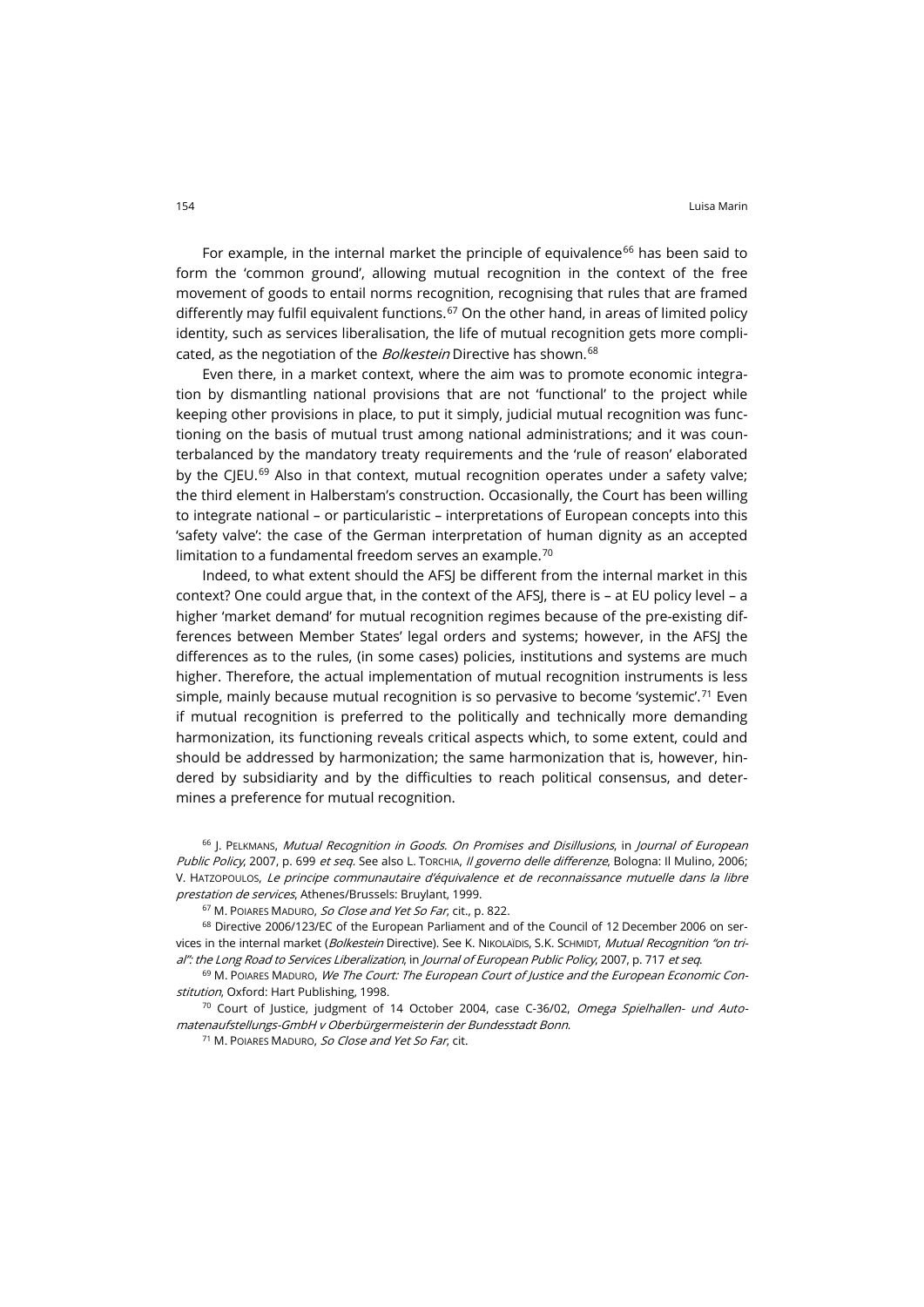For these reasons, in the AFSJ, the emphasis on mutual trust is higher. Mutual trust should be strong in order to make mutual recognition regimes and instruments work efficiently, with a high preference for recognition and enforcement, as one can read in the case law of the Court of Justice on the EAW, where the freedom of movement is predicated in judgments. At the same time, there is an actual necessity for more trust, and here trust is to be considered in its social dimension. This social trust must be built upon shared values and principles, enshrined in fundamental rights, which are to be applied in transnational settings. This application has to be checked and verified in practice, as something which proves to work. In no way trust can be presumed to exist simply because it is laid down in a judicial text; it must be met in social reality.<sup>[72](#page-14-0)</sup>

Another specificity of the functioning of mutual trust in its relation to fundamental rights under mutual recognition instruments in the AFSJ, is that in the AFSJ there is no constitutional need to dismantle national provisions falling within the domains of the AFSJ, because they are aimed at limiting public powers, and make sure that actions comply with the rule of law, also by granting rights to individuals.<sup>[73](#page-14-1)</sup> This is a crucial difference from the internal market, where mutual recognition has been elaborated in a context in which economic actors have to some extent been empowered by freedoms of movement, hence limiting state powers.<sup>[74](#page-14-2)</sup> In the AFSJ, the dynamics are the complete opposite: mutual recognition instruments benefit law enforcement actors, and, indirectly, States' and European social communities, while directly affecting the legal spheres of categories of individuals: suspects or persons convicted of a crime, asylum seekers, or others.[75](#page-14-3)

Hence, the insistence of the CJEU on the existence of mutual trust because of common fundamental rights can only work in the EU's composite constitutional framework if mutual trust and fundamental rights are placed in dialectic relationship. They must dialogue, interact, and interface with each other. It is precisely for this reason that the Union's ability to remedy rights violations requires the control of national judges in a "horizontal Solange" dynamic, as delegates of the Court in the Member States, and that mutual trust must be temperated by the possibility to use a safety valve, in some (hopefully remote) cases. The C|EU will make sure that the exceptions to the functioning of the system will not entail a dismantling of the system; in other words, it will keep control over the external boundaries of the limits to mutual trust, and it will indicate critical areas of the functioning of mutual recognition regimes to the European political level,

<span id="page-14-0"></span><sup>72</sup> D. HALBERSTAM, "It's the Autonomy, Stupid!", cit., p. 131; M. POIARES MADURO, So Close and Yet So Far, cit., p. 823.

<span id="page-14-3"></span><span id="page-14-2"></span> $74$  In areas of protection of certain public goods, such as safety, health, environment and consumer protection, the regulatory competences of the Member States and also of the EU, have been never contested. Cf. J. PELKMANS, Mutual Recognition: Economic and Regulatory Logic in Goods and Services, cit., pp. 8-9.

<sup>75</sup> See S. LAVENEX, *Mutual recognition*, cit., p. 773.

<span id="page-14-1"></span><sup>73</sup> See S. LAVENEX, Mutual recognition and the Monopoly of Force: Limits of the Single Market Analogy, in Journal of European Public Policy, 2007, p. 773.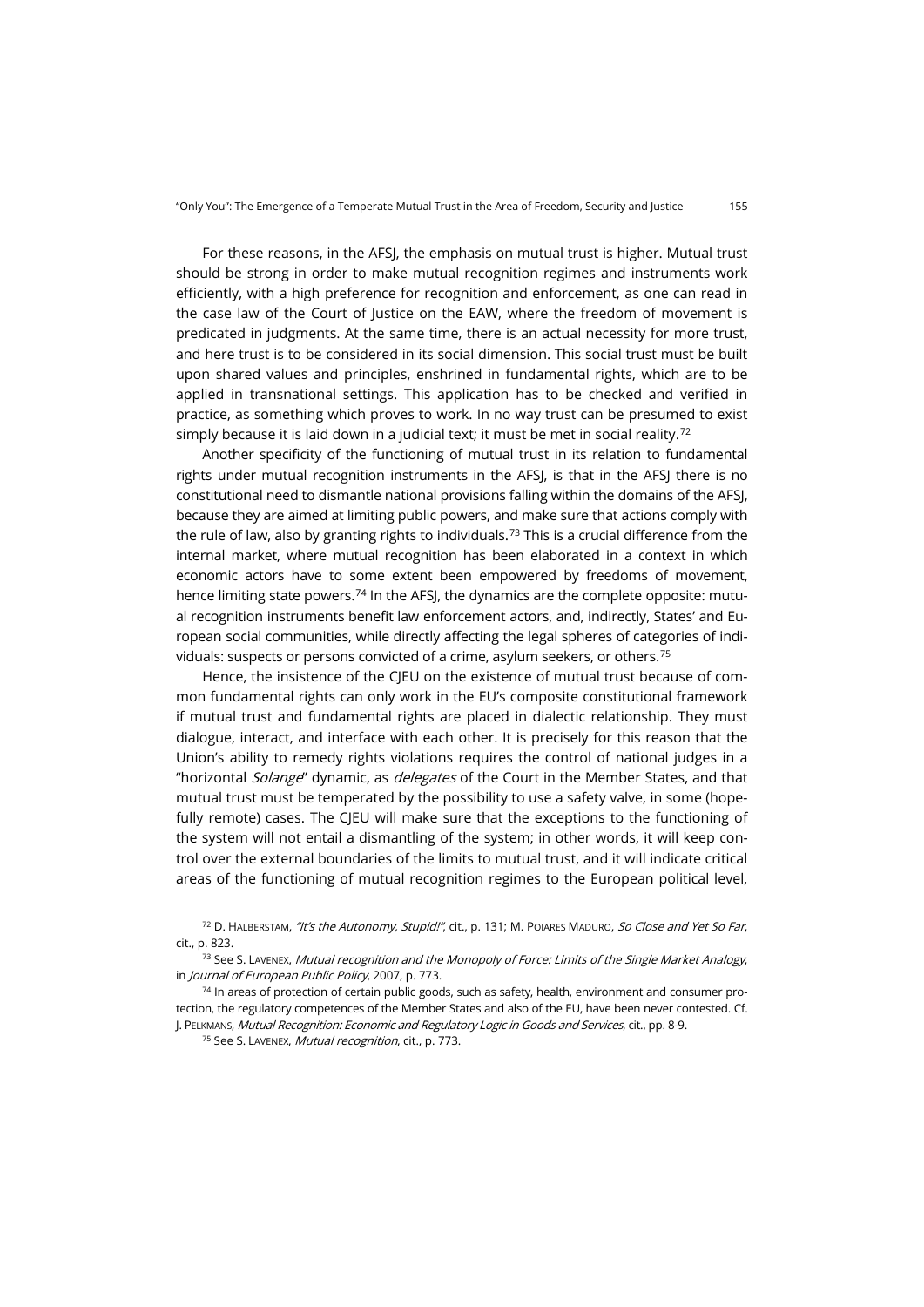recognising that the functioning of systemic mutual recognition regimes is dynamic per se. At the same time, the EU's ability to remedy rights violations must acknowledge that the ECHR, with its obligations, is also integrated into this system, as a part and not a counterpart, and the same holds true for national (higher and constitutional) courts. By taking an active lead in the adjudication on fundamental rights, the Court could become a more active actor in the further definition of the European constitutional identity, in alliance with and not in reaction to the European Court of Human Rights.

### IV. Conclusions: the benefits of temperate mutual trust for the EU's composite constitutional order

The Article has gone through the different focal moments of the relevance of mutual trust in the process of European integration (section I), highlighting the emergence, even if with many limitations, of a temperate vision of mutual trust in the context of the AFSJ. This vision has been anticipated with N.S., but has been sketched in Aranyosi and C.K. (see *supra*, section II).

This approach has long been placed in an antithetic relation to the enforcement of mutual recognition instruments, as the Court has framed mutual trust as blind trust, limiting the role of national courts to automatic enforcers of another State's decision.<sup>[76](#page-15-0)</sup> The refusal grounds of the EAW have been interpreted according to an internal market logic, i.e., as limitations to fundamental freedoms, to be interpreted strictly,  $77$  showing a clear preference for the circulation of judicial decisions. However, the conditions and premises operating in the internal market are radically different from the ones of the policies of the AFSJ, hence the reactions to the case law of the Court.[78](#page-15-2)

This article has tried to demonstrate how a different and temperate interpretation of mutual trust is the only one that can exist in harmony with the European constitutional framework, which is made-up of the legal orders of the Member States and the EU, and which also 'integrates' the ECHR system (section III).

Therefore, departing from the idea that mutual trust should require a presumption of compliance for fundamental rights, domestic courts, when implementing EU law, should be required to presume that fundamental rights have been observed by their counterparts, but should also be entitled to check if that is the case. This would guarantee their roles under the ECHR system and would also strengthen their role as first European judges, the 'outposts' of the CJEU in the various domestic legal orders.

<span id="page-15-1"></span><span id="page-15-0"></span>An additional benefit of this construction would be to empower once again the CJEU, first as the final arbitrator of the room of *manoeuvre* of national courts in the enforcement of mutual recognition instruments, and, second, as a constitutional court of

<sup>76</sup> Opinion 2/13, cit., para. 192.

<sup>77</sup> L. MARIN, *Effective and Legitimate*, cit.

<span id="page-15-2"></span><sup>78</sup> A. TORRES PÉREZ, A Predicament for Domestic Courts, cit.